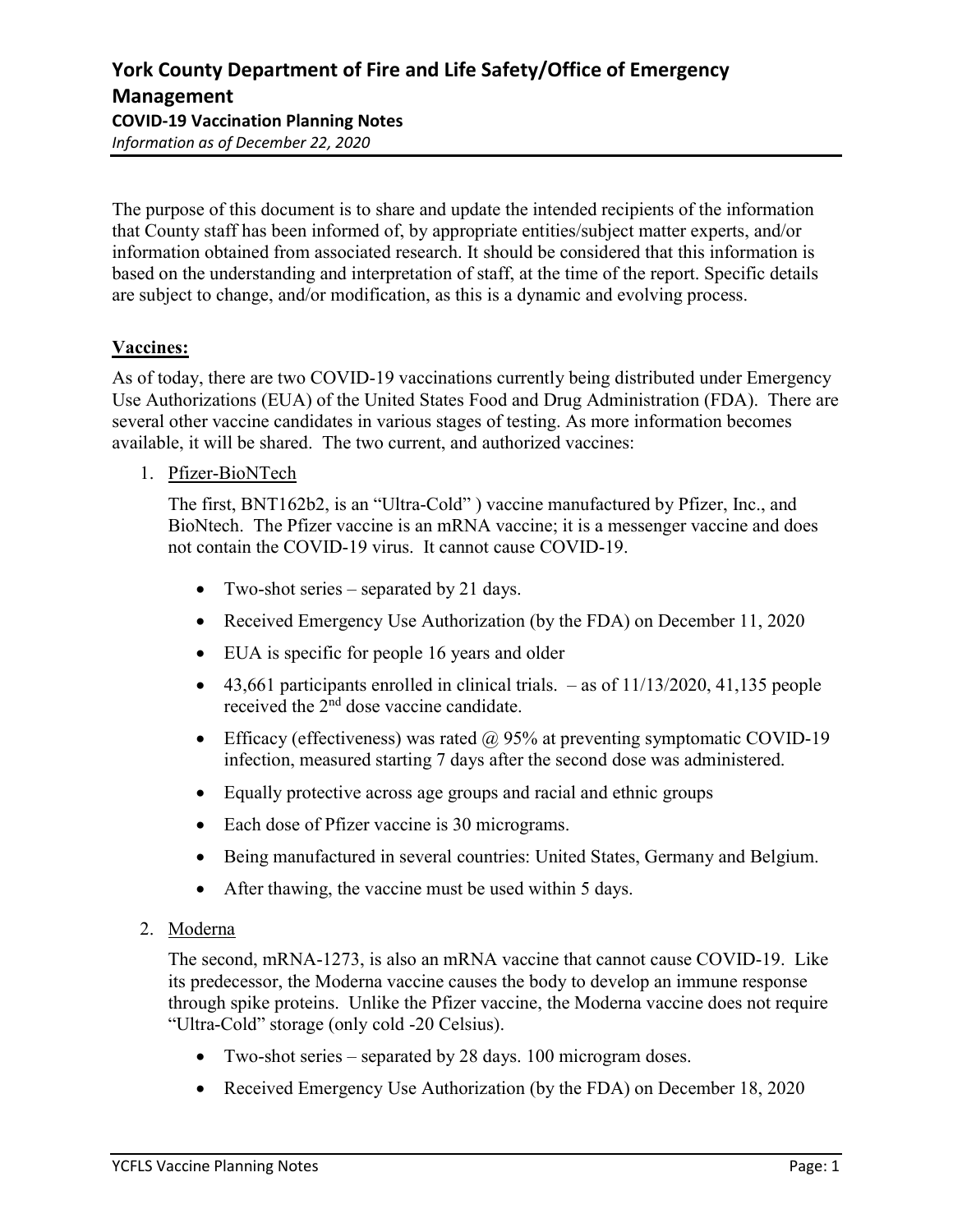Information as of December 22, 2020

- EUA is specific for people 18 years and older (unlike Pfizer 16 and older). Moderna has begun testing vaccine in people of ages 12 to 17.
- 28,207 people participated in the clinical trials
- **Efficacy (effectiveness)** was rated  $\omega$  94.1% at preventing symptomatic COVID-19 infection, measured 14 days after the second dose was administered. Efficacy was slightly lower in people 65 and older. This could be that there were fewer people of that age group in the trials.
- Equally effective across different racial and ethnic groups.
- Being manufactured in Cambridge, Massachusetts.
- After thawing, the Moderna vaccine will remain stable (refridgerated) for 30 days – or at room temperature for 12 hours.

Both vaccines did present with side effects. The most common are:

- $\bullet$  injection site pain
- injection site redness
- muscle pain
- $\bullet$  joint pain

• fever

- fatigue
- headache

Generally, Side effects were reported to be more common after the second dose; younger adults, who have more robust immune systems, reported more side effects than older adults. These side effects are a sign of a healthy immune system starting to work. They do not mean that the vaccine is unsafe. To date there are no serious, long-term side effects associated with either vaccine, which will be closely monitored as vaccination expands. Adverse effects can be reported using the Vaccine Adverse Reaction System (VARS).

Since vaccine administration has started globally, there have been a few reports of allergic reactions to the vaccine (specifically the Pfizer vaccine). Accordingly, manufacturers are readily studying the facts associated with these cases. Precautionary warnings have been issued to inform potential recipients of the dangers. Persons with known severe allergic reactions to any ingredients of the vaccines, should not get vaccinated. Further, persons who have had severe allergic reactions to other vaccines, should consult their physician before electing to get the vaccine.

Studies from both vaccines have indicated success in preventing more severe symptoms from COVID-19. Accordingly, both vaccines are highly recommended for their targeted populations. In both cases, it is yet to be determined whether or not an asymptomatic person, who has been vaccinated, can still spread the COVID-19 virus. Hence, non-pharmaceutical interventions (handwashing, masks, social distancing, disinfecting) are still highly recommended and indicated.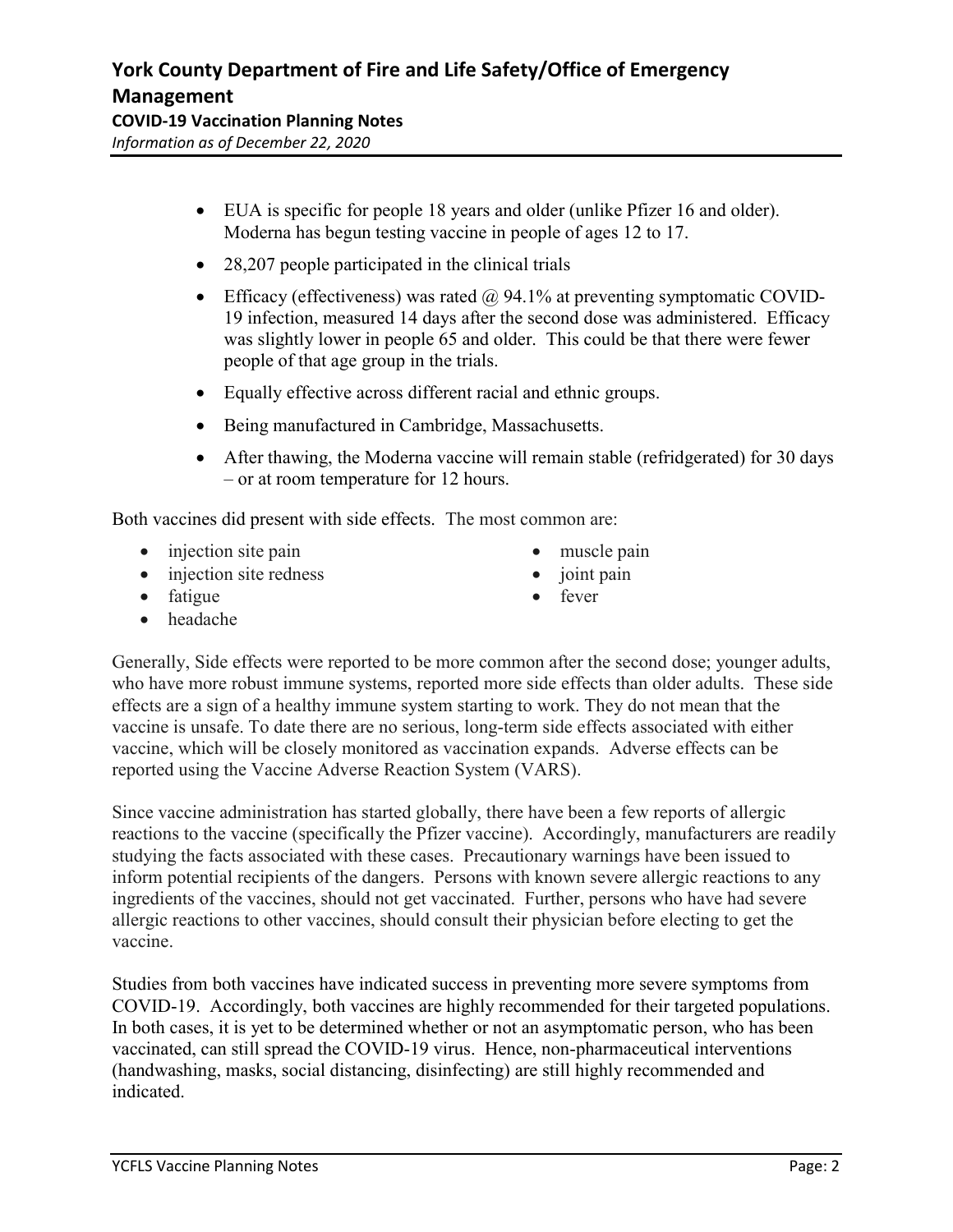Neither of the two authorized vaccines have been tested in those people who are pregnant or lactating. The FDA suggests that those who are pregnant, discuss the risks and benefits with their physicians – prior to getting a COVID-19 vaccination.

The length of immunity, after receiving either COVID-19 vaccine, remains unknown; It will take significant time and testing to determine.

### Production and Distribution

Both companies are actively producing and shipping their vaccines – around the clock. Pfizer has reported no significant issues with production or distribution. Moderna's vaccine only started arriving in states on December 21, 2020. Shipping companies, FedEx and UPS are handling the distribution and delivery.

Maintaining the cold chain is a challenge both manufacturers are facing. Dry ice is being used to recharge shipping containers – every 5 days. As such, Pfizer has begun manufacturing dry ice at its Kalamazoo facility (Michigan). Pfizer is providing the first supply of dry ice - to vaccine recipients (health systems).

Locally, in Virginia, the initial allocation of the Pfizer vaccine was significantly reduced from the original projections. However, regular (weekly) shipments of each vaccine are being scheduled and received. This has been the case in many states (unknown cause).

• Interestingly, Virginia partnered with Maryland to donate 8,000 doses (each) to the District of Columbia, who initially received less than one-tenth of what would be needed for local health care workers (based on population – health care workers live in Virginia and Maryland).

## Public Messaging

To achieve herd immunity, it is necessary for 70% to 80% of the population to receive the COVID-19 vaccine. Remember, herd immunity is critical to stopping the spread of the disease. Significant challenges to reaching these percentages stem from a lack of education and public mistrust. To get the word out and build public confidence in the COVID-19 vaccines, National, State and Local entities have begun public outreach campaigns. Information is readily available on the internet (and through social media), in public media (television, radio and newspaper) and through health care organizations. Among other places, VDH is providing information on its website: https://www.vdh.virginia.gov/covid-19-vaccine/

Convincing people that the vaccine is safe – and in their best interest, will remain a challenge to overcome.

### Local Planning

Our regional working group continues to meet weekly (virtually), to plan for the arrival and distribution of vaccines within the Peninsula. Our group consists of representatives from every locality, the Virginia Department of Health, the Peninsula Health District, and the Peninsula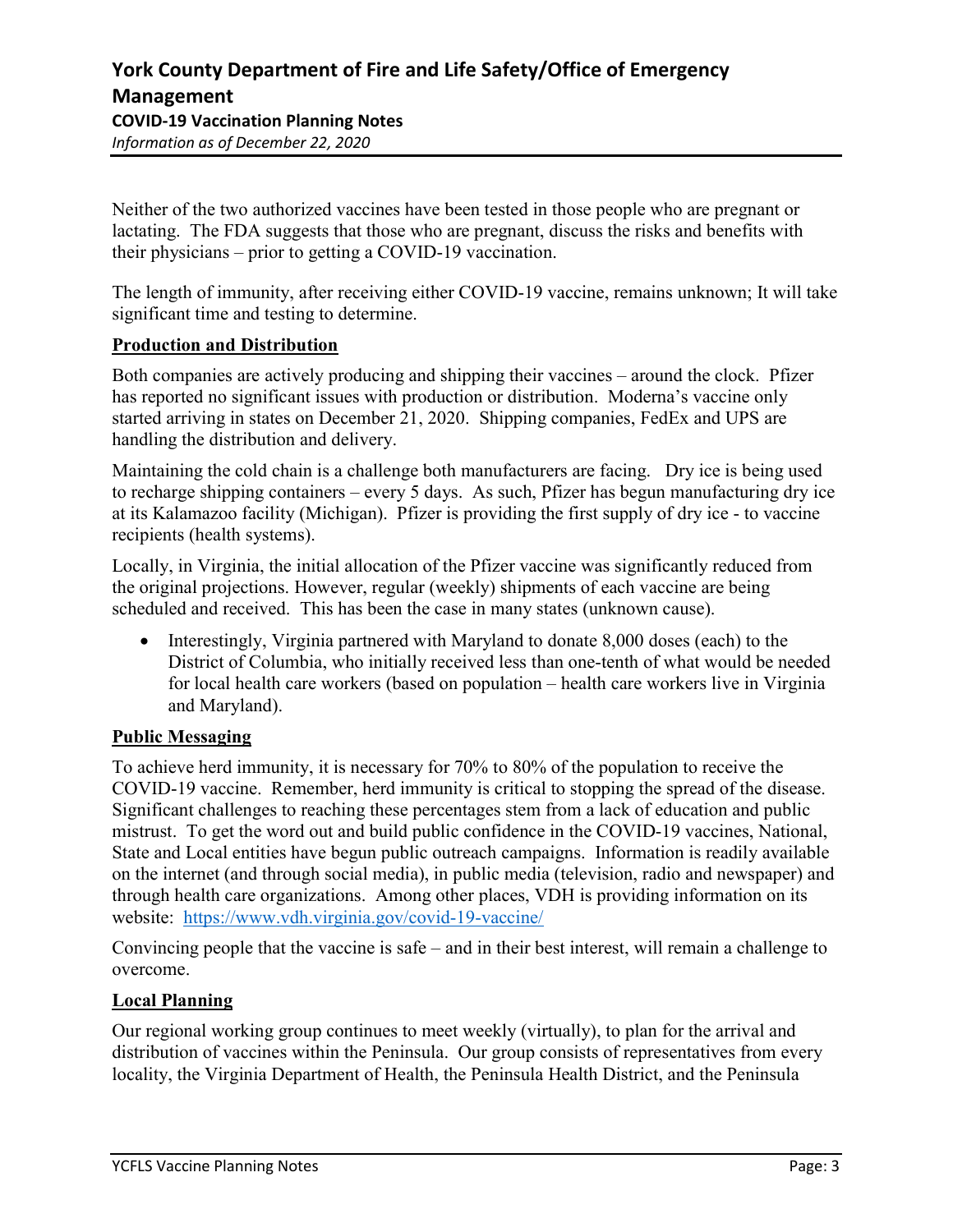EMS Council. Planning follows guidelines established by the Advisory Committee on Immunization Practices (ACIP), the CDC and Virginia's Department of Health.

Following Virginia's phased plan, we are currently working to identify the first recipients of the vaccine. With such limited supply, it has been reported (in the news) that first responders may not get the vaccine until February. The Peninsula Health District and Riverside Health System (specifically) are working to expedite the delivery of the vaccine to our jurisdictions.

\*\*Note, Sentara Health System and Bon Secours have not yet begun to plan (share) outside of their systems. Discussions with each of these systems is on-going (Hampton-Peninsula Health Districts).

Each locality is developing and sharing their intentions to vaccinate employees and individuals who are eligible for the vaccine.

# Vaccine Clinics

- Initially, vaccinations will be given to local First Responders, in closed PODs, as part of the local health system (individual hospitals). Forthcoming, vaccination clinics will be established and operated by the Hampton and Peninsula Health Districts. A number of strategic locations have been identified throughout the region.
- An appointment system will be utilized, through the Vaccine Administration Management System (VAMS).
- As more vaccine becomes available, and efforts become focused on the general population, drive through and mobile vaccination clinics are being planned.

## Long Term Care Facilities

- Using the Federal Partnership with Pharmacies, Walgreens and CVS pharmacies will be providing vaccinations to residents and staff of long-term care facilities.
	- o All associated operations will be conducted on-site, at the LTCF.
	- o Operations are being coordinated with VDH and the local health districts
- Other capable pharmacy chains have stepped forward to provide assistance. VDH is working to enable this support.
- Working with Newport News GIS and ESRI (the creator of ArcGIS), the PHD is developing data layers to assist with the planning of distribution. Newport News GIS is coordinating with the GIS offices of the other localities to assist with this process.
- York County has an ongoing process to identify possible "candidate" locations for drivethrough vaccination sites. Sites have been identified by type, with preferences given to locations with ample parking, access and egress and proximity to significant populations.